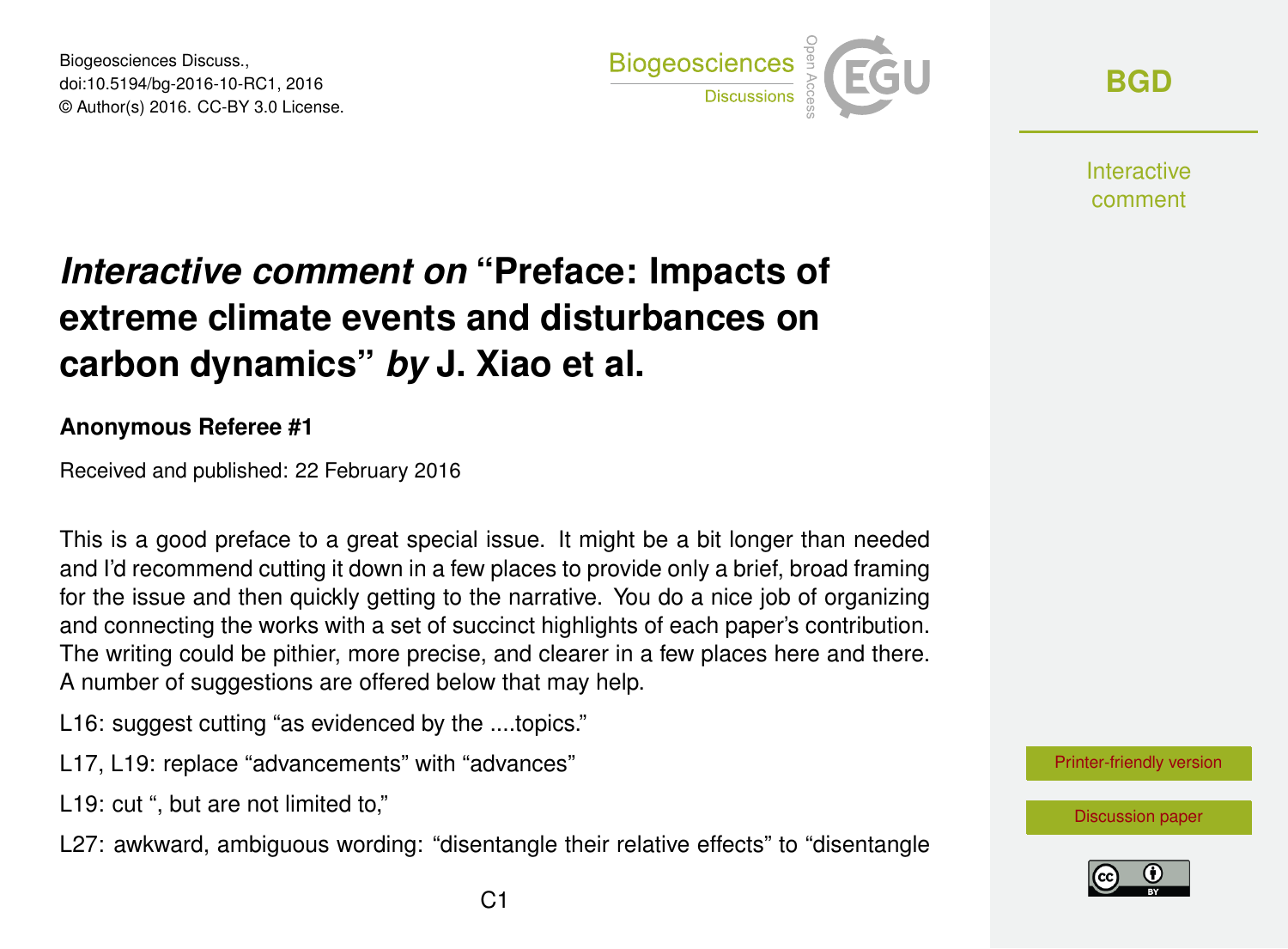their [separate and combined] effects"

L30 to 33: wordy, should be stated more succinctly

L 36 to 80: I found the use of IAV in MODIS GPP to be a somewhat awkward fit for the papers in the issue. Furthermore, I suggest reducing much of the text from lines 36 to 80, and quickly getting to the content of the present special issue.

L 41: "Some tropical regions (ie...)" is awkward, maybe "IAV is particularly high in tropical regions such as ..."

L 62: This is a fairly general set up and is not specific to the papers of this issue. You might cut or shorten this section, not because it's incorrect or irrelevant but only because a special issue preview might be best to quickly get to the review of the papers therein.

L 64: "long-term observations" is vague, lacks a citation as example, and the sentence structure suggests that EC is long-term.

L 65: Why cite Dong et al. 2011? This seems unrepresentative.

L 89: poor sentence structure, maybe "We highlight the findings in this special issue by grouping manuscripts that emphasize ..."

L92 to 96: This is somewhat awkward, almost seeming to undermine the usefulness of the works that are presented. I'd recommend saving the comment about need for work on interactive effects for the discussion of future research directions. Also, L92-93 seems redundant with L27, and has the same issue raised above regarding "relative effects".

L 110: extreme low precipitation is a key facet of drought, not its opposite. Should this be modified to read "extreme [high] precipitation..." ?

L 111 to 115: The setup to this paper's highlight seems to suggest that the study focuses on non-drought conditions. Why then does Line 114 note that soil respiration Interactive comment

[Printer-friendly version](http://www.biogeosciences-discuss.net/bg-2016-10/bg-2016-10-RC1-print.pdf)

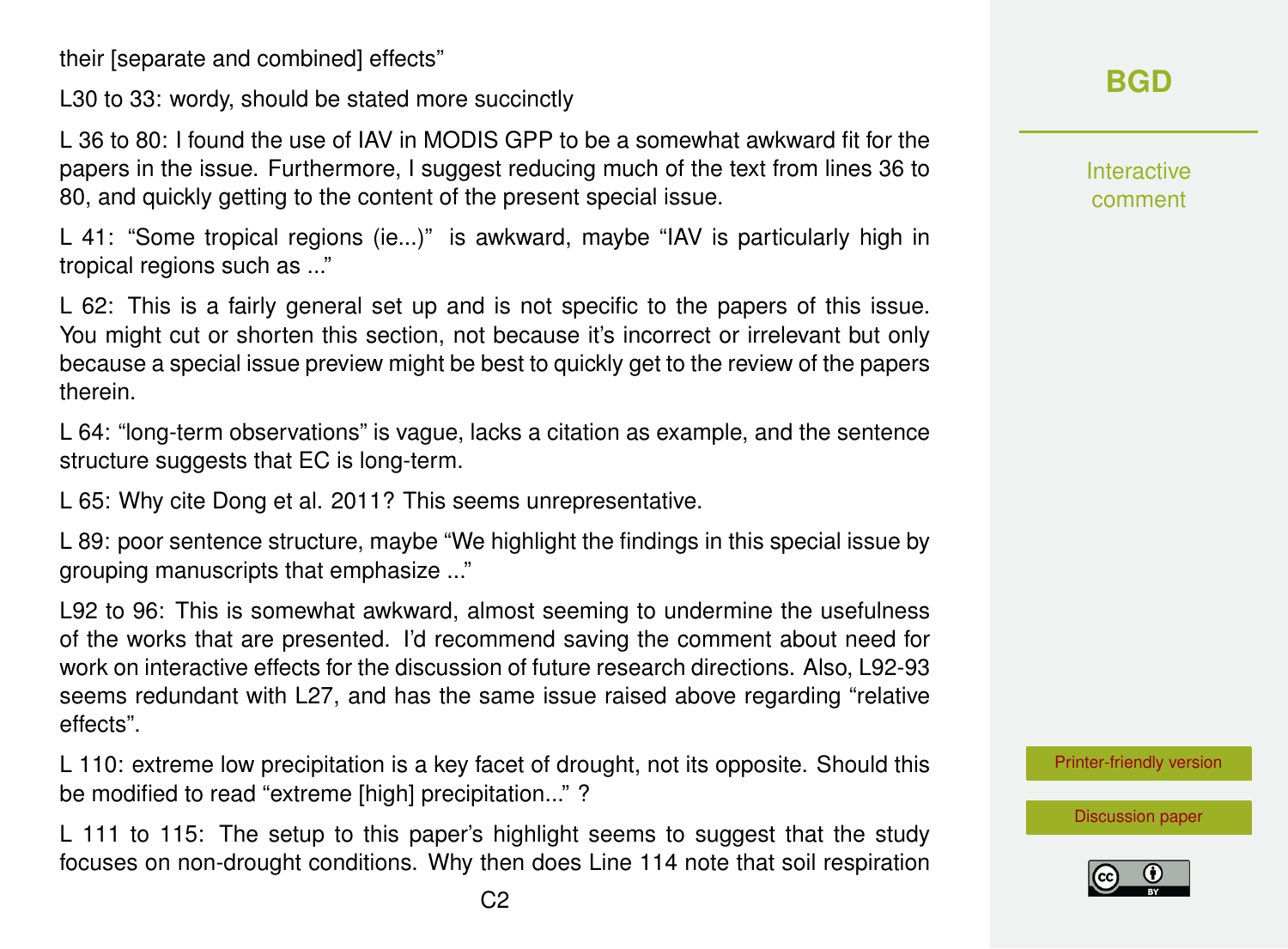would decrease if soil moisture continued to decrease? The narrative reasoning is incongruous here and should be fixed.

L 120: Replace "positive" and "negative" with something clearer. What is a "positive" response of a biome? Is it higher GPP, higher Respiration, higher NEP, higher biodiversity?

L 139 to 143: This statement does not seem to be justified. Winter and spring are not key seasons for metabolic activity in irrigated croplands so the leading statement about smaller effects on the overall annual carbon balance seems to be misleading.

L 143 to 144: "Combined..." This comment about the importance of timing and magnitude does not appear to be a synthesis statement, pertaining to only one study of those highlighted in the special issue.

L 145 to 147: "[However], extreme temperature events occurr[ing] in the growing season could substantially alter carbon fluxes, while those events occurr[ing] during ..."

L 145 to 147: This statement seems to correct or more correctly state the one above (L139 to 143).

L 155: Include citation to: Ghimire B, Williams CA, Collatz GJ, Vanderhoof M, Rogan J, Kulakowski D, Masek JG (2015) "Large Carbon Release from Bark Beetle Outbreaks across Western United States Imposes Climate Feedback", Global Change Biology, doi: 10.11/gcb.12933.

L 159 to 160: clarify "benefit of herbivory to undamaged trees" and also, does this include understory non-tree species?

L 161 to 163: It seems the study highlighted here only looked at MPB and if so, how could it suggest that the impacts of herbivore outbreak depend on the type of herbivore?

L 166: It seems redundant to include NEP and "carbon exchange between the land

## **[BGD](http://www.biogeosciences-discuss.net/)**

Interactive comment

[Printer-friendly version](http://www.biogeosciences-discuss.net/bg-2016-10/bg-2016-10-RC1-print.pdf)

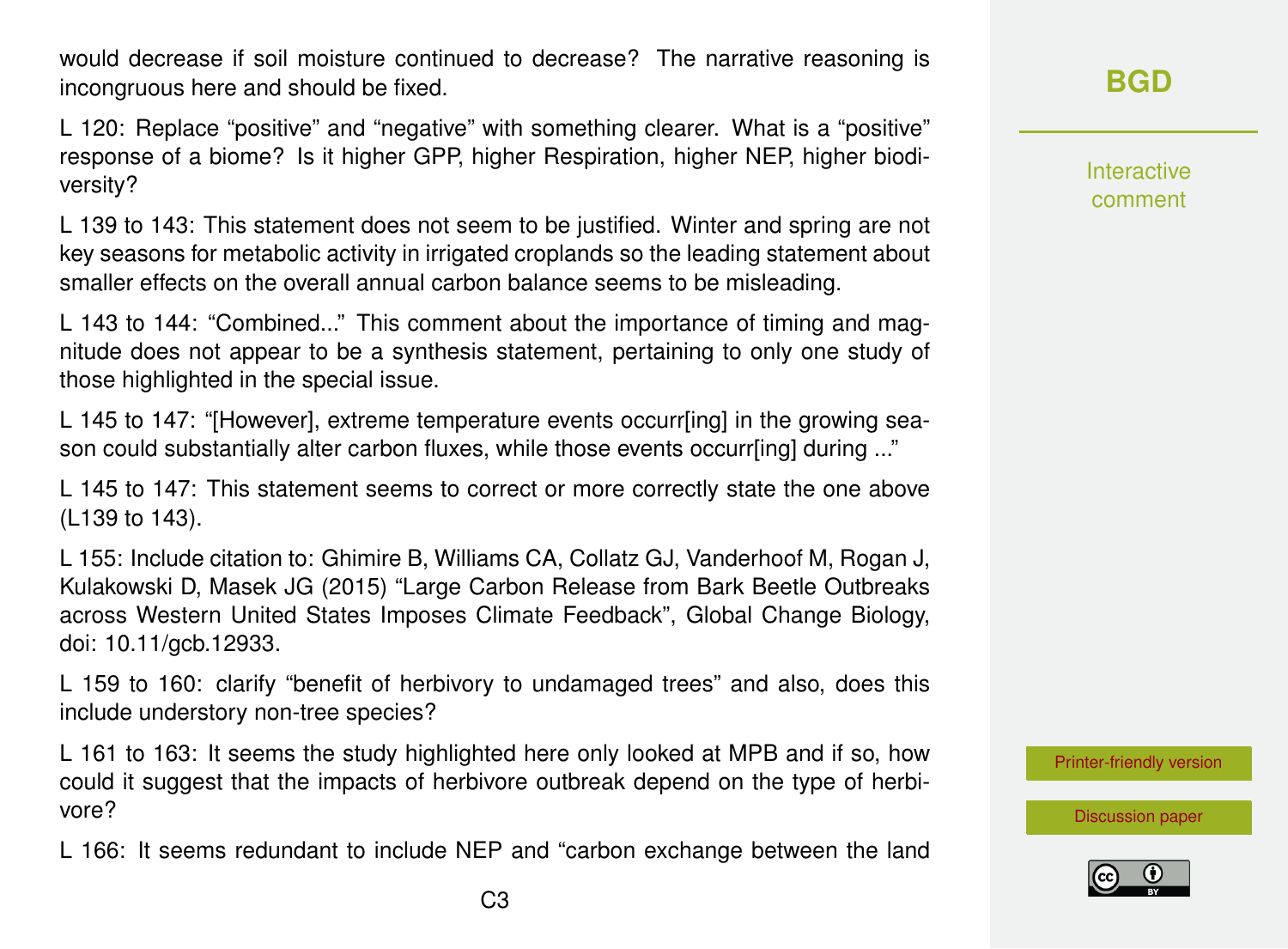and the atmosphere" given that NEP typically includes CO2 and that non CO2 carboncontaining molecules are rarely emphasized and do not seem to have been emphasized in the studies included in this special issue.

L 166: It might make sense to clarify what is meant by "subsequent changes in NEP" by noting the relevant processes such as respiration of disturbance-killed biomass, and any changes to net primary productivity.

L 173 to 174: Check the units on your trend, which should be Tg C yr-1 yr-1... 8 to 18 Tg C yr-1 is pretty big. Should this be over an interval of time?

L 207: The geographic domain of the Zhou et al. study should be reported. Was it global? Was it in North America or Europe? The Amazon? The quantitative figures reported must be region specific.

L 220 to 223: this statement is very general and does not offer much in the way of findings.

L 222: "vulnerable" seems to be an odd term. All forests would be vulnerable only some are targeted because of economic value and modes of production.

L 224: This heading "time since disturbance" does not appear to be a good fit for the studies highlighted below. You might think about a different heading / grouping.

L 228: "near the site" is vague and unclear.

L 230: This paper does not seem to belong under the heading "Time since disturbance". Can it be better linked to the flow of the preview?

L 232: Replace "found" with "supported the notion that". This is not a new finding, really, and is model based, so it seems somewhat out of place to state that it was "found".

L 234: Maybe connect these sentences... "carbon sink conditions, highlighting the importance of ..."

**[BGD](http://www.biogeosciences-discuss.net/)**

Interactive comment

[Printer-friendly version](http://www.biogeosciences-discuss.net/bg-2016-10/bg-2016-10-RC1-print.pdf)